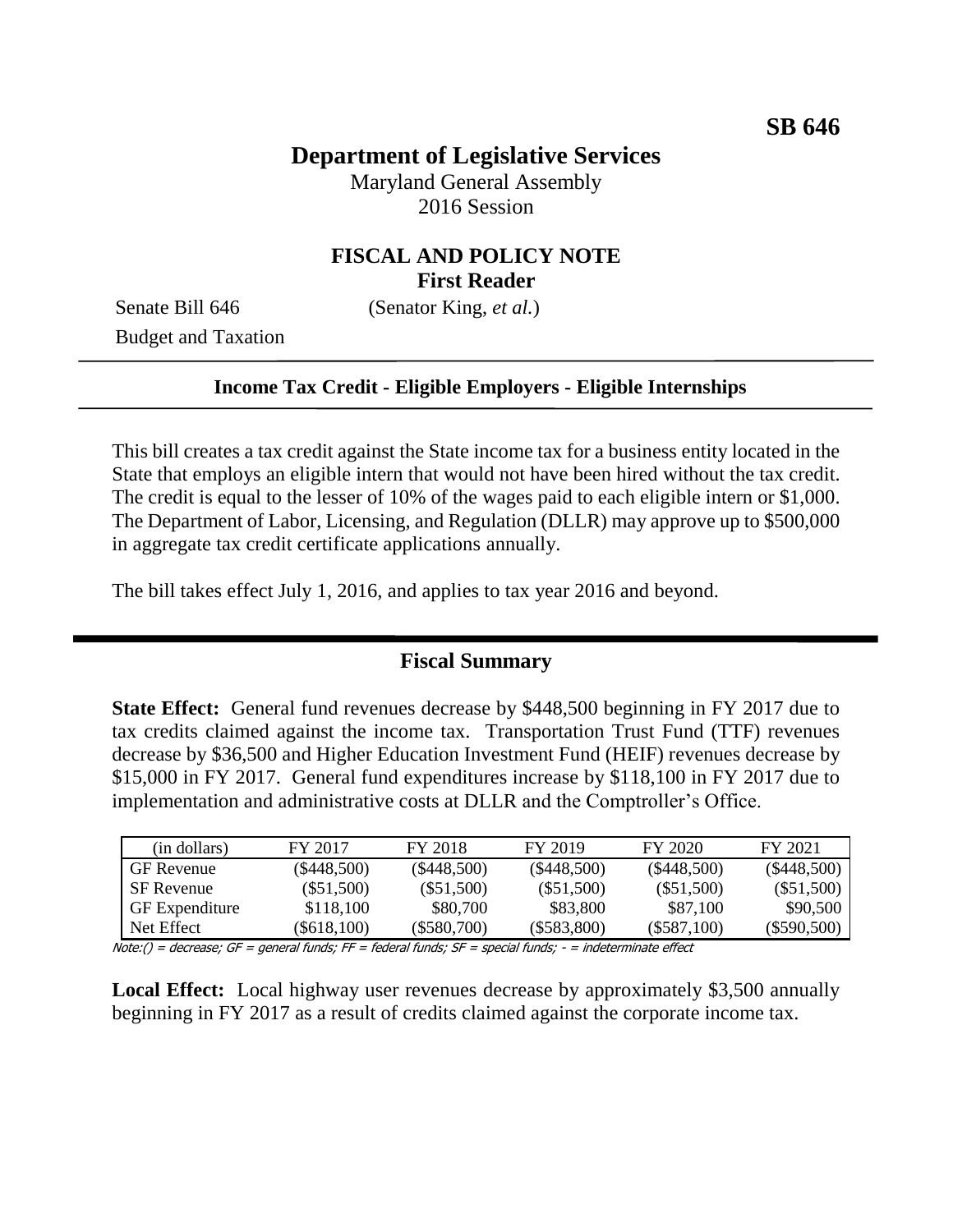**Small Business Effect:** Minimal. Small businesses that employ eligible interns would benefit by claiming up to \$1,000 in income tax credits for each eligible intern.

### **Analysis**

**Bill Summary:** An eligible intern is a student who is enrolled in a public or private nonprofit institution of higher education in the State and meets specified conditions. To claim the credit, the employer must have a written agreement with an eligible institution specifying that the intern (1) will be supervised and evaluated by the employer; (2) is not required to perform the internship for a specific degree program that requires practical experience; and (3) will earn academic credit for completing the internship or, if not earning academic credit, will work in the intern's field of study. An eligible employer may not claim a credit for more than five eligible interns employed in the taxable year.

The eligible employer must submit a tax credit application to DLLR at least 30 days prior to employing an eligible intern, and DLLR must certify the amount of any approved tax credit within 30 days of receipt. Tax credit applications are approved on a first-come, first-served basis. The credit may be carried forward for up to seven taxable years until the credit is exhausted. DLLR must adopt regulations that provide for the administration of the tax credit.

**Current Law:** No State tax credit of this type exists for employing interns, but the State provided a tax credit program for approved work-based learning programs for students, which abrogated on June 30, 2013. The program allowed approved employers to claim tax credits in the amount of 15% of the wages paid to secondary or postsecondary students between 16 and 23 years of age who participated in work-based learning programs. The total credit claimed per student could not exceed \$1,500 for all tax years.

**State Revenues:** DLLR may approve a maximum of \$500,000 in credits annually beginning in tax year 2016, and the credit may not exceed \$1,000 for each eligible intern. As a result, general fund revenues decrease by \$448,525, TTF revenues decrease by \$36,475, and HEIF revenues decrease by \$15,000 in fiscal 2017. **Exhibit 1** shows the estimated State and local revenue impacts resulting from the tax credit.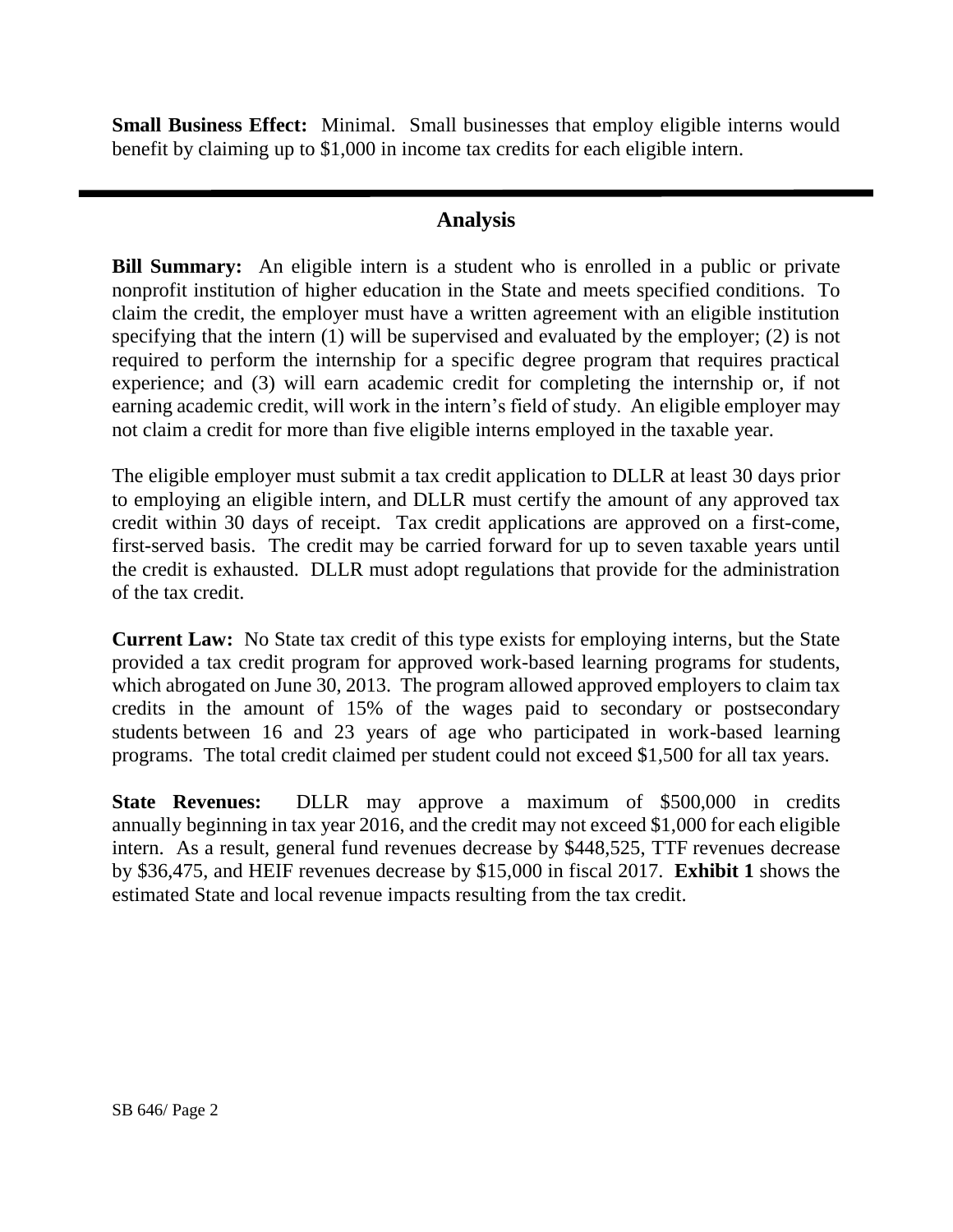# **Exhibit 1 Fiscal Impact Fiscal 2017-2021**

| <b>FY 2017</b> | <b>FY 2018</b> | <b>FY 2019</b> | <b>FY 2020</b> | <b>FY 2021</b> |
|----------------|----------------|----------------|----------------|----------------|
| $(\$448,525)$  | $(\$448,525)$  | $(\$448,525)$  | $(\$448,525)$  | $(\$448,525)$  |
| (15,000)       | (15,000)       | (15,000)       | (15,000)       | (15,000)       |
| (36, 475)      | (36, 475)      | (36, 475)      | (36, 475)      | (36, 475)      |
| (32, 973)      | (32, 973)      | (32, 973)      | (32, 973)      | (32, 973)      |
| (3,502)        | (3,502)        | (3,502)        | (3,502)        | (3,502)        |
| $(\$500,000)$  | $(\$500,000)$  | $(\$500,000)$  | $(\$500,000)$  | $(\$500,000)$  |
|                |                |                |                |                |

There are over 300,000 students enrolled in public or private nonprofit institutions of higher education in the State, and based on survey statistics from the National Association of Colleges and Employers, the Department of Legislative Services estimates that approximately 20% of these students would participate in paid internships in their field. Since an eligible employer may claim a credit of up to \$1,000 for each eligible intern employed, it is assumed that DLLR awards the maximum amount of credits each year. The estimate also assumes that 50% of all credits are claimed against the personal income tax, with the remaining amount claimed against the corporate income tax.

**State Expenditures:** The Comptroller's Office reports that it will incur a one-time expenditure increase of \$32,000 in fiscal 2017 to add the credit to the personal and corporate income tax credit forms. This amount includes data processing changes to the SMART income tax return processing and imaging systems and systems testing.

General fund expenditures at DLLR increase by \$86,087 in fiscal 2017, which reflects the bill's July 1, 2016 effective date. This estimate reflects the cost of hiring an administrator to oversee the program and to assist with processing applications. The estimate includes salaries, fringe benefits, grants, one-time start-up costs, and ongoing operating expenses.

| Position                                |           |
|-----------------------------------------|-----------|
| <b>Salary and Fringe Benefits</b>       | \$79,122  |
| One-time Start-up Costs                 | 4,363     |
| <b>Operating Expenses</b>               | 2,602     |
| <b>DLLR</b> Expenditures                | \$86,087  |
| <b>Comptroller Expenditures</b>         | 32,000    |
| <b>Total FY 2017 State Expenditures</b> | \$118,087 |